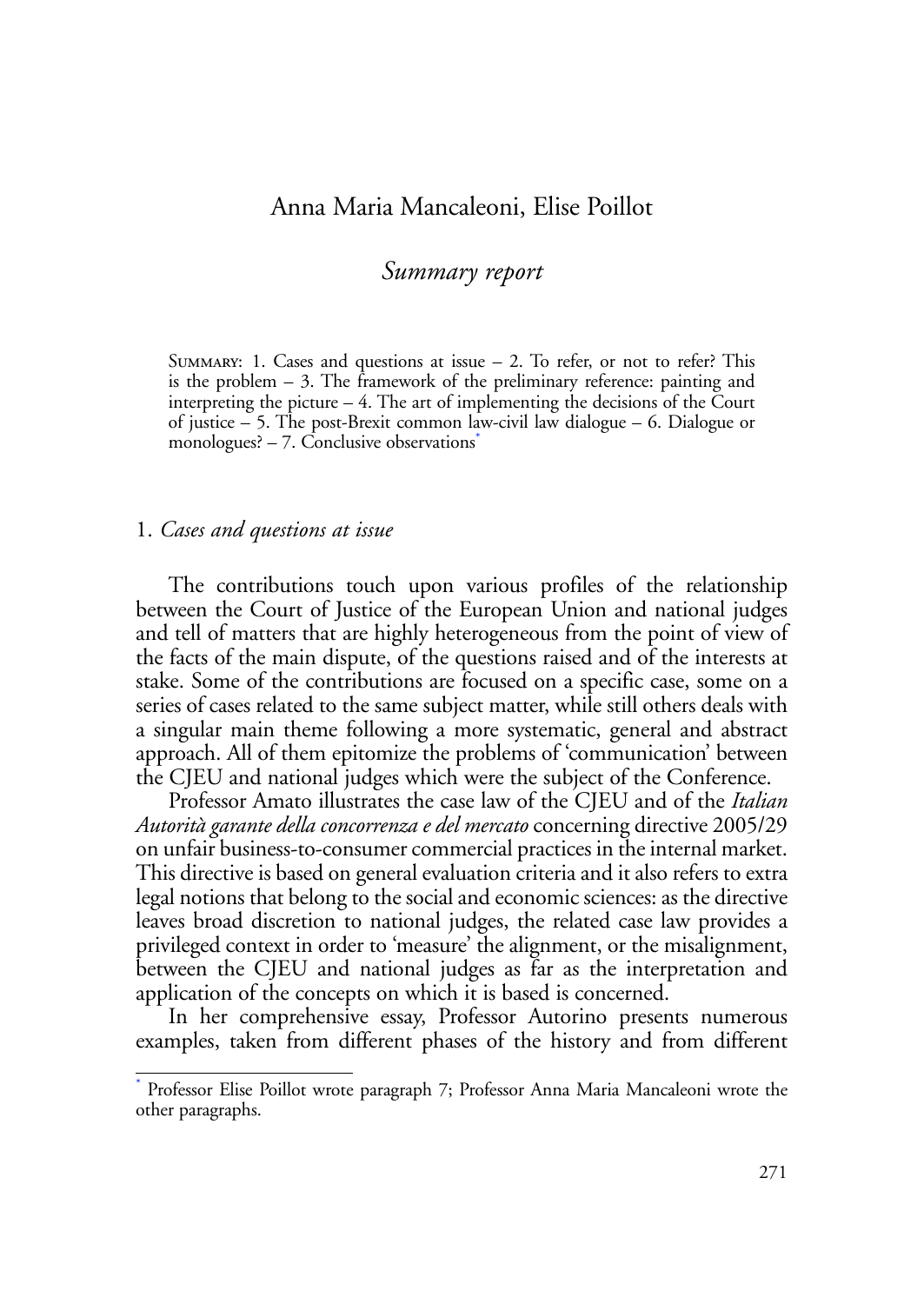geographical contexts, of *cross-judicial fertilization* (and of *legal transplants* in general) to illustrate the major contribution that national and supranational courts have given to the protection of fundamental rights, with more specific regard to dignity and in particular within the European context (CJEU and ECtHR), and in the light of the more recent enshrinement of the Charter of Fundamental Rights of the European Union.

Professor Biagioni deals with the specific and crucial problems arising from the Charter of Fundamental Rights of the European Union: its ambit of application and its effectiveness in the national legal systems. The CFREU, although having the same legal value as the EU treaties, is not comparable to the latter and its repercussions for the national legal systems are still to be defined. It is not even clear when the Charter may be relevant, i.e. when the case falls under the scope of EU law, according to Article 51 of the Charter (the Charter only applies to European Union Institutions and bodies and to the Member States «only when they are implementing Union law»).

Professor Calzolaio analyses the case law on the consequences arising from the avoidance of the preliminary reference to the CJEU as far as the liability of the State and of the judges is concerned.

The contribution of Professor Dotevall illustrates some peculiarities of the Swedish constitutional order, which are relevant also to the approach vis-à-vis European law (ECHR and EU law). Then he turns to describe the evolution of the national case law under the influence of the ECtHR with regard to the application of the *ne bis in idem* principle within the scope of tax law. It is thanks to the ECtHR that the Swedish superior courts finally changed their approach.

Professor Hartkamp focuses on the *Achmea* case, a real breakthrough in the sensitive area of bilateral investment treaties and their compatibility with EU law. The long-awaited judgement of the CJEU established that EU law precludes a provision in an international agreement concluded between Member States, under which an investor from one of those may, in the event of a dispute concerning investments in the other Member State, bring proceedings against the latter Member State before an arbitral tribunal. In particular, such a clause does not comply with Article 267 TFEU (and with the principle "autonomy of the EU law"), as the arbitral procedure and the review of the arbitral award are not sufficient to ensure compliance with EU law. With this judgement the CJEU took a clear stance but at the same time caused uncertainty and opened new questions (which called for subsequent clarification from the EU and national institutions).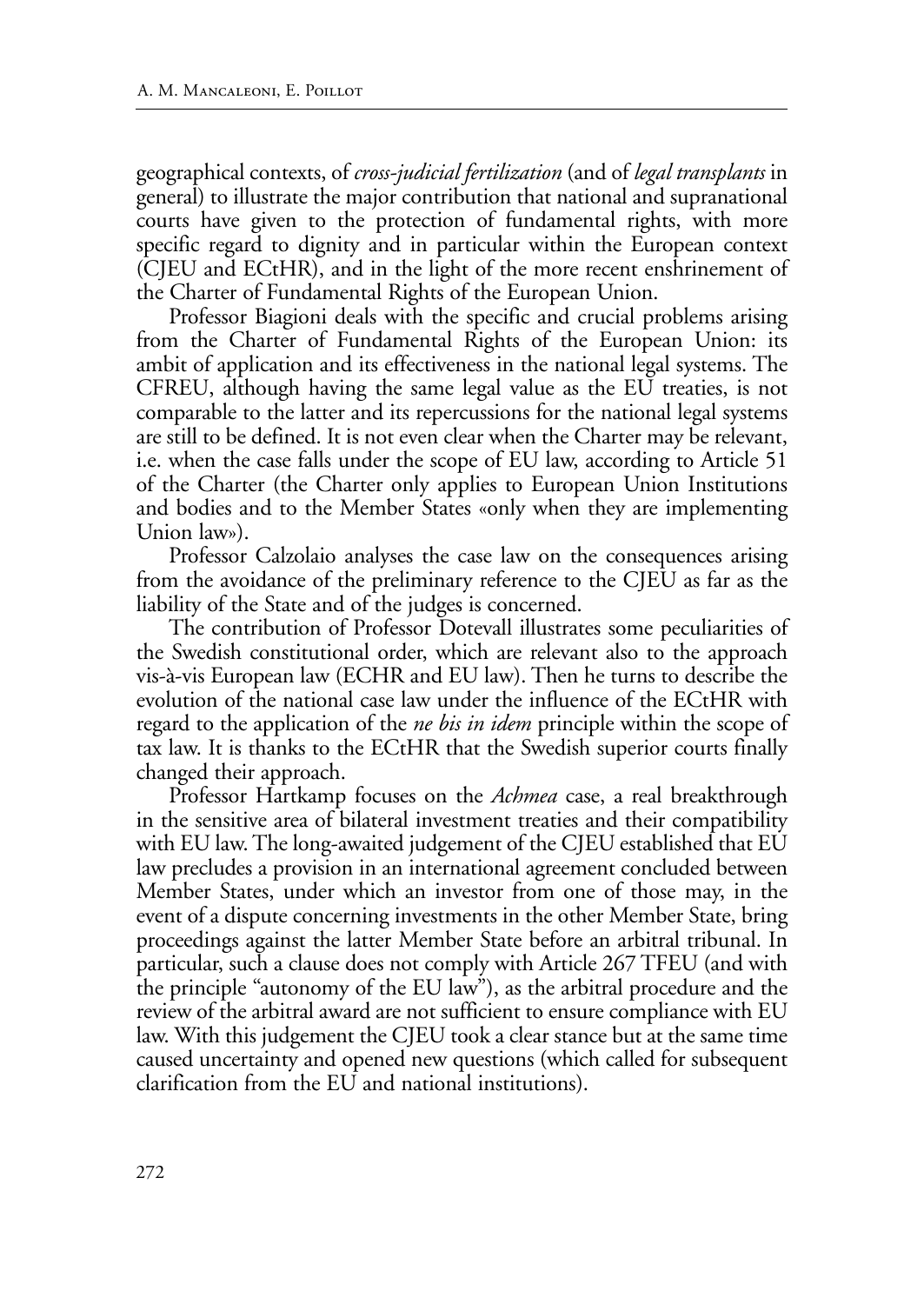Judge Lipari dwelled on the rich and complex Italian and CJEU case law on public procurement review procedures, in particular with specific regard to when the main claimant challenges the award of tender and the winner of the tender, in his turn, challenges the admission of the main claimant to the public procurement procedure (the so called cross-claim "incidentale escludente", as it aims at "excluding" the other party). In simplified terms, in such cases it is unclear in which order the two claims should be examined by the national judge and, in particular, whether the cross-claim takes precedence; and if this is upheld, then the judge has to dismiss the main claim for lack of legal standing (as the main claimant's "legitimate interest" would fail). The Judge illustrates that this is about reconciling the need for the protection of economic operators with the conflicting need for the timely achievement of the objectives of public interest, which could be impaired by "excessive" litigation. Italian judges have expressed different opinions in this respect and they also have called upon the CJEU to pronounce (see in particular the decisions in *Fastweb* and *Puligienica*), but the answers have not been conclusive, also due to the variety of factual circumstances in which the question arises each time.

Professor Poillot introduces and comments on the speech given at the conference by Judge Rigal; furthermore, as an expert of consumer law, she illustrates the legal framework underlying the matter. Judge Rigal tells us about his experience, from a professional and human point of view, as the judge who made the preliminary reference to the CJEU in the *Cofidis* case. The case raised the question as to whether the directive on unfair terms in consumer contracts requires the national judge to disapply the national provision which does not allow the same judge to raise the unfairness of contractual clauses of his own motion if the legal proceedings were initiated more than two years after the conclusion of the contract (*délais de forclusion*). As Professor Poillot highlights in her contribution, on this occasion the CJEU has further developed the doctrine of the 'active role of the judge' in consumer litigation, thus determining a significant change in the French legal framework, in addition to general repercussions for other Member States. This is the second judgement of a series in which the CJEU replaced the EU legislator in order to remedy the ineffectiveness of consumer protection, thus opening the door to dozens of further preliminary ruling referrals leading the CJEU to circumscribe the scope of the doctrine of the active role of the judge.

Judge Riccardi's contribution critically assesses the *Taricco* saga, in which the Italian Constitutional Court and the CJEU were confronted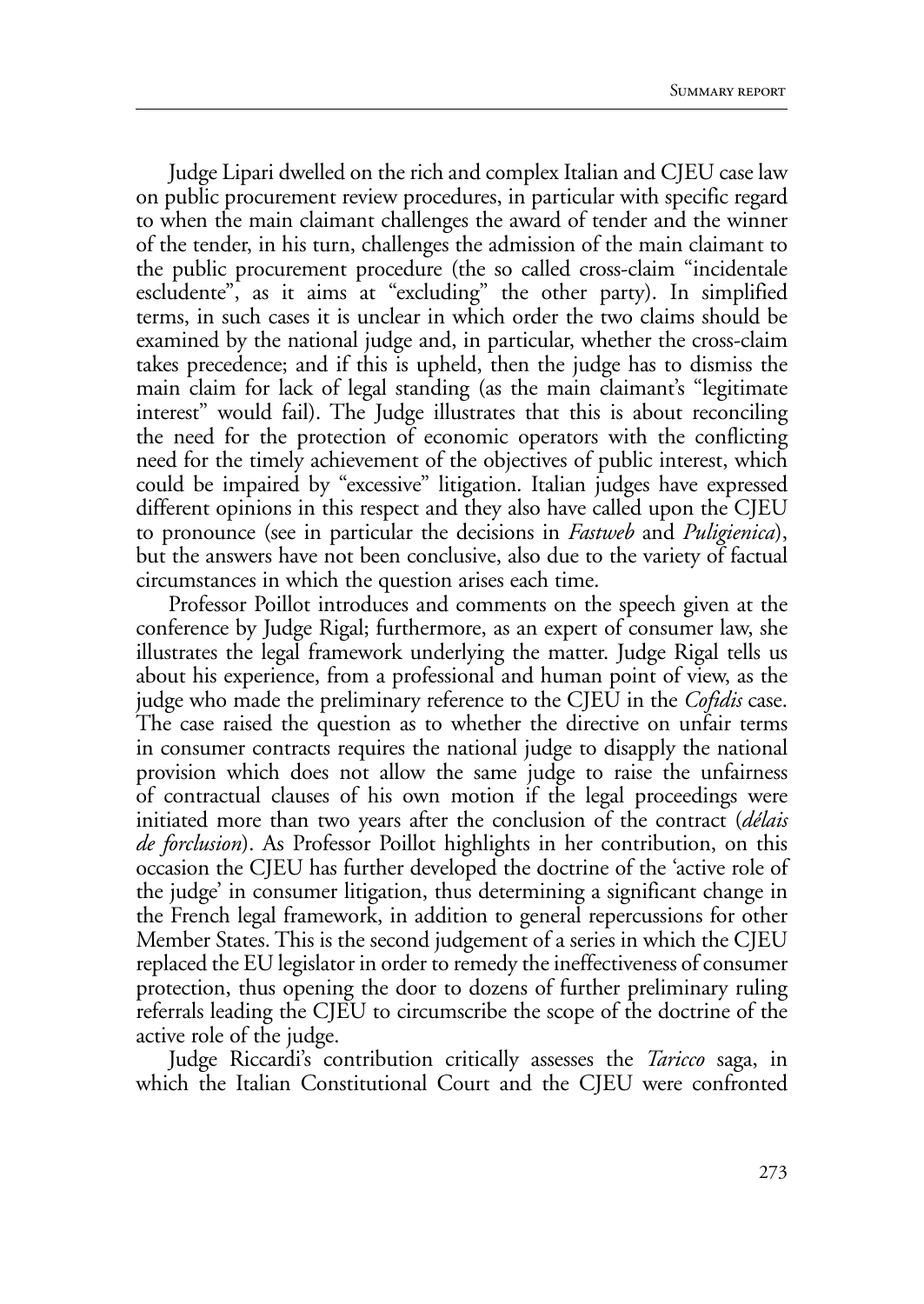with the sensible question of the limits within which EU law prevails over national law (the so called doctrine of the "controlimiti"). In the first of the judgements on *Taricco*, the Grand Chamber of the CJEU had established that Italian judges have to disapply the relevant provisions on limitation periods in the context of criminal proceedings on VAT fraud, so as not to declare time-barred crimes of fraud affecting the financial interests of the EU, when the application of these provisions, in particular, «prevents the imposition of effective and dissuasive penalties in a significant number of cases of serious fraud affecting the financial interests of the European Union», which it is for the national court to verify. In the national follow-up to the CJEU judgment, some national courts questioned the compatibility of the CJEU solution with fundamental rights and the Italian Constitution. Then the Italian Constitutional Court reopened the question before the CJEU in order to clarify any doubts as to the scope of the previous judgement. According to the Constitutional Court, the application of the *Taricco* rule by national judges might be contrary to the fundamental principles of the domestic legal order (such as, in particular, the principle of legality, in its corollaries), which are part of the national "constitutional identity"; consequently the national judge might not be obliged to disapply the national provisions under consideration, as this would go beyond the limits of the primacy of EU law over national law. The CJEU, in answering the question, circumscribed the scope of the first *Taricco* judgement by establishing that the obligation to disapply the national provisions on limitation periods fails when it «entails a breach of the principle that offences and penalties must be defined by law because of the lack of precision of the applicable law or because of the retroactive application of legislation imposing conditions of criminal liability stricter than those in force at the time the infringement was committed».

The contribution of Raffele Sabato, judge at the *Corte di cassazione* (civil matters) at the time of the Conference and now (at the moment of the publication of this Volume) the Italian judge at the European Court of Human Rights, focuses on another case involving the relationship between the Italian Constitutional Court and the CJEU, EU and national law. It deals with the so called "doppia pregiudizialità": namely, the situation of the national judge who faces doubts as to the compatibility of the relevant domestic provisions with directly applicable EU law and, at the same time, with the Constitution. According to the well-settled national case law, in such cases the court to be first seised is the Court of Justice, but this rule has been questioned by a decision of the Constitutional Court (n. 269/2017):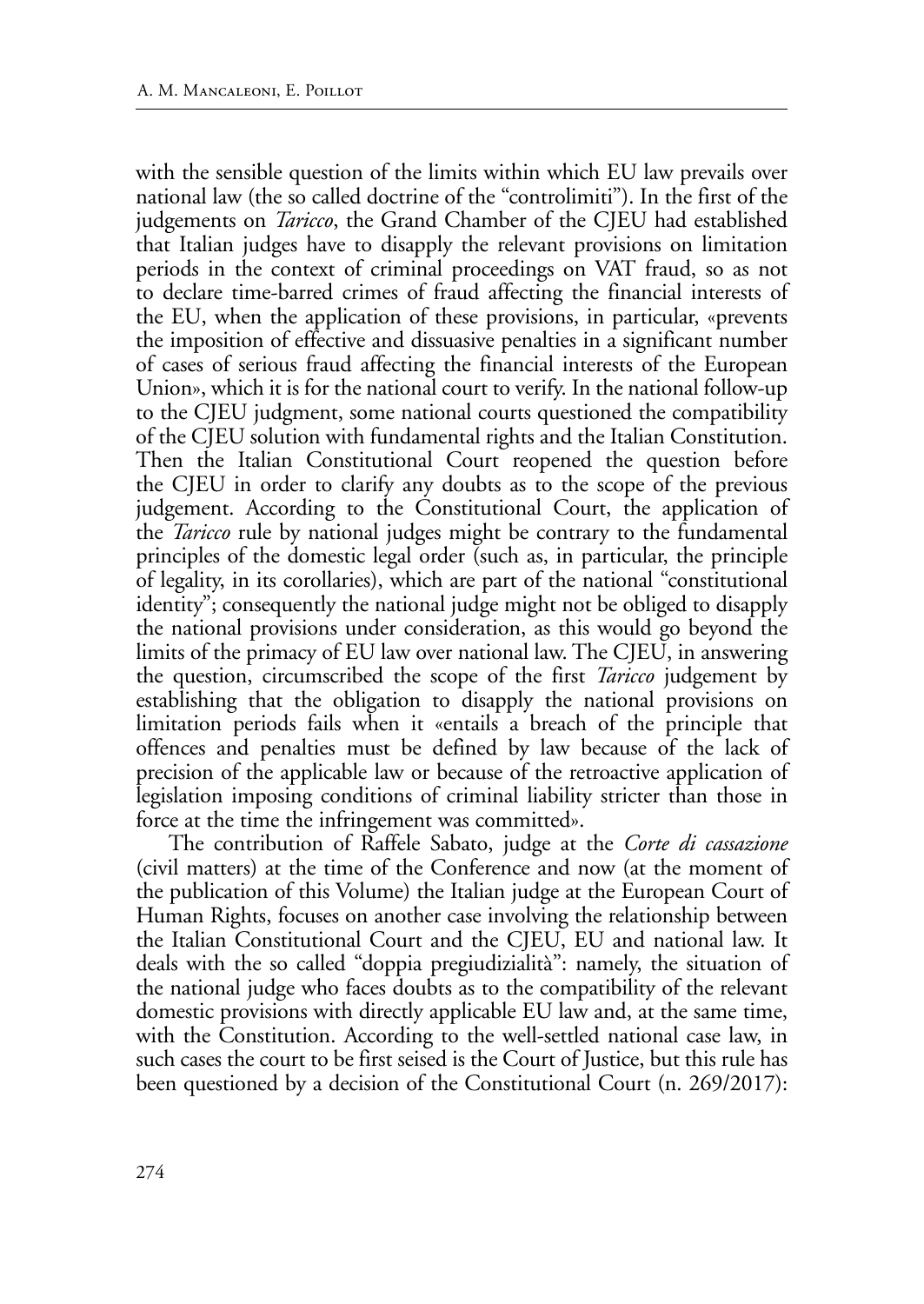even if in *obiter*, this decision seems to state that, when the doubts of the judge are related to rights protected at once by the national Constitution and by the EU Charter of fundamental rights and the latter is applicable, the question of constitutionality (and therefore the Constitutional Court) comes first (without prejudice to the possible referral to the CJEU for a preliminary ruling on questions of validity and of interpretation of EU law).

Professor Sica provides a critical analysis of the case law on the liability of internet providers. The exceptions to the general principle of 'no liability' allowed by the EU legislation, which was introduced to catch up with US regulation, are not clearly defined and there are different interpretive approaches. Furthermore the fact that also the case law of the European Court of Human Rights follows a different approach is not of help for the harmonisation of the regulation of provider liability.

Professor Wallis – former President of the European law Institute and former member of the EU Parliament – discusses the future relationship between the UK courts and the EU – and the civil law courts – in the light of Brexit.

The contributions, even if they vary considerably, as outlined above, can be also considered transversely, with regard the various steps of the preliminary ruling procedure in which the communication between the national courts and the CJEU is articulated: the decision on whether or not to refer the case to the CJEU; the correct definition, at the national and EU level, of the legal context in which the question is placed, which is relevant for both the national judges and the CJEU; the final moment, when the national judge has to implement the ruling of the CJEU in the national legal system (without prejudice to further appeals and referrals to the CJEU and to possible legislative intervention which could be necessary to remedy non-compliance with EU law).

#### 2. *To refer, or not to refer? This is the problem*

For obvious reasons, the generally speaking most well known cases among national jurists are often those which originate from higher or constitutional national court referrals, and, above all, those which concern fundamental questions inherent to the relations between domestic and EU law. This is so for those cases dealt with by Giuseppe Riccardi and Raffaele Sabato that take their cue from current events in Italy in which the Constitutional Court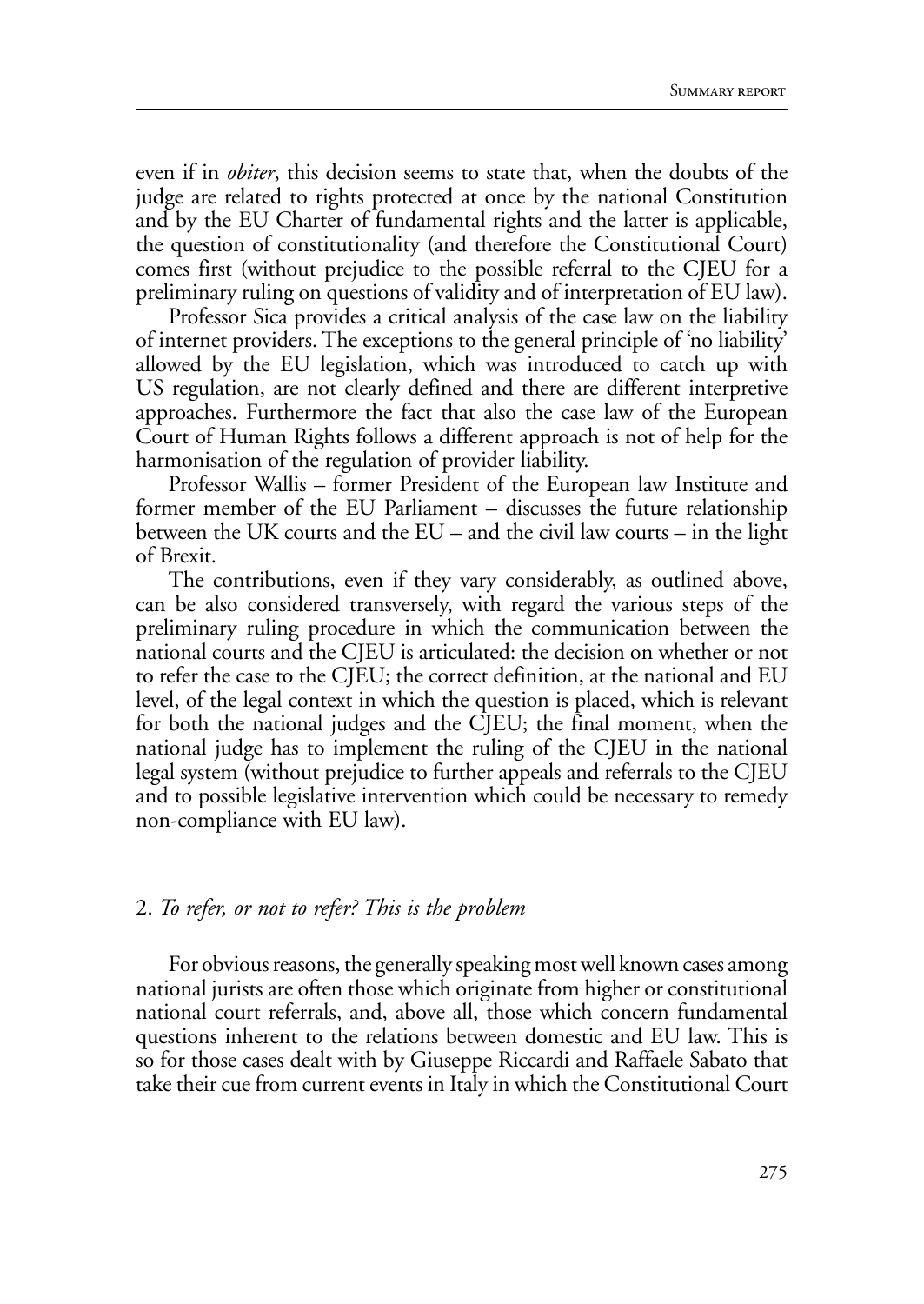dealt with the question of "controlimiti"/"constitutional identity" (*Taricco*) and the relationship between the referral to the Constitutional Court and to the Court of Justice in the case of "doppia pregiudizialità". In *Taricco*, in particular, the Constitutional Court sought to clarify the limits beyond which not even the Court of Justice and the primacy of EU law can go.

The case presented by Judge Rigal, however, underlined how lower judges can play a role no less incisive than that played by the Supreme Courts. Preliminary referrals to the CJEU are the purview of judges of every state and level (unlike what is provided for in some legal systems – see France and Austria, in particular – in cases where the preliminary ruling concerns the constitutionality of laws). Furthermore, many CJEU rulings that have had enormous impact on given internal legal systems find their origin in preliminary rulings by the judges in question, who, through the EU Court, bypassed their respective higher courts and determined a change of course in their own legal system, as demonstrated by the *Cofidis* case. The impacts of the case law of the Court of Justice in matters of consumer protection, even though these are not in themselves of great economic importance (beyond, possibly, to the position of the individual consumer party to the dispute) have enormous implications at a 'system' level. This is particularly evident in the case law on unfair terms and consumer credit, which, since it concerns financing in the broad sense, has a profound effect on the market behaviour of banks.

Rolf Dotevall's report also shows how national higher courts' resistance to change can sometimes be overcome with the intervention of European supranational courts. The example is, in this case, taken from the case law of the European Court of Human Rights, which pushed internal systems in the direction already taken (in vain) by the lower judges (who due to, among other things, age, are at present 'closer' to European law than their and older colleagues in the higher courts).

Etienne Rigal's contribution, moreover, is characterized by its originality: it even describes the human aspect of the case: the inner 'torment' of the judge, faced with the difficulties and risks inherent to referral, particularly in the case *de quo*, in which the referral is an attack on the position taken by the *Cour de cassation*. The sensitivity of the judge, his empathy with the position of the weak debtor with respect to the powerful banks, the struggle for justice and the consequent wait and search for a 'good' case as well as the link, so crystal clear, between law and values, are all striking. As Elise Poillot points out, the case, above all, shows the law of the European Union, often accused of laissez-faire liberalism, in this instance close to the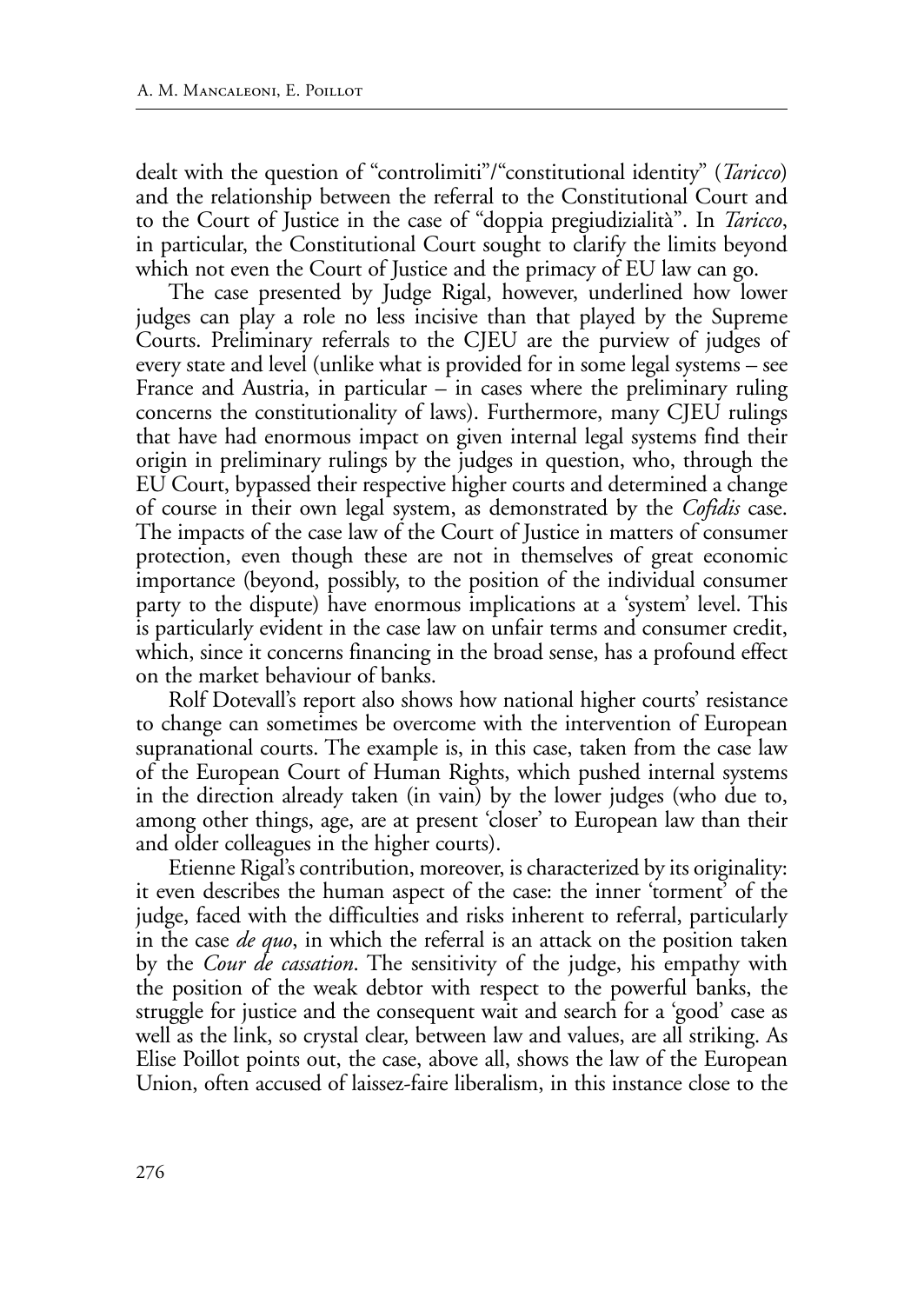needs of the citizens and functional to what is, according to Judge Rigal, the primary purpose of law: to grant the weak the possibility to petition the State for the redress of their rights. In this case, the consumer has had the fortune of 'encountering' a pool of jurists at once competent and 'sensitive' (and thus capable of making up for the lawyer's ignorance of EU law): Judge Rigal, was able to avail himself of the support of a university professor expert in EU law profiles, who directed the strategy, of two colleagues that envisioned the recourse and of a Spanish colleague who proved at once industrious and 'sensitive'. Rarely, however, do such circumstances come about contemporaneously. Knowledge of EU law among judges, and especially among those of the lower courts (while higher court judges are trained to deal with the most controversial cases and are, on the whole, more equipped) was, at least until a decade ago, limited: on this point, see what emerges from the report to which Diana Wallis refers to in her contribution on the perception of European Union law among national judges.

Limited, moreover, as Ermanno Calzolaio's account illustrates, is the liability that a judge bears in cases of a negative decision on whether to refer or not, seeing as the State is liable vis-à-vis individuals for damages resulting from omission of referral for a preliminary ruling only if it is a judge of last resort, if the omitted referral adds up to a "serious and manifest" violation of the obligation of referral and if there is a causal nexus between the omitted referral and the damage suffered. These are, evidently, highly restrictive requirements, and all the more so in respect to those that pertain to the general liability of the State as derived from violations committed by a judicial organ (of which I am aware of only one case for which a State was found liable). Even more remote, furthermore, is the possibility that the judge be called to compensate for the damage (directly or as a result of recourse of the State which had to make good the damage caused to individuals) due to measures of internal law on the civil liability of judges, as national regulations tend to limit such liability.

### 3. *The framework of the preliminary reference: illustrating and interpreting the picture*

The exact definition of the legal framework in which a preliminary referral is placed is relevant both from the point of view of the national judge that proceeds to referral and from that of the CJEU, which is called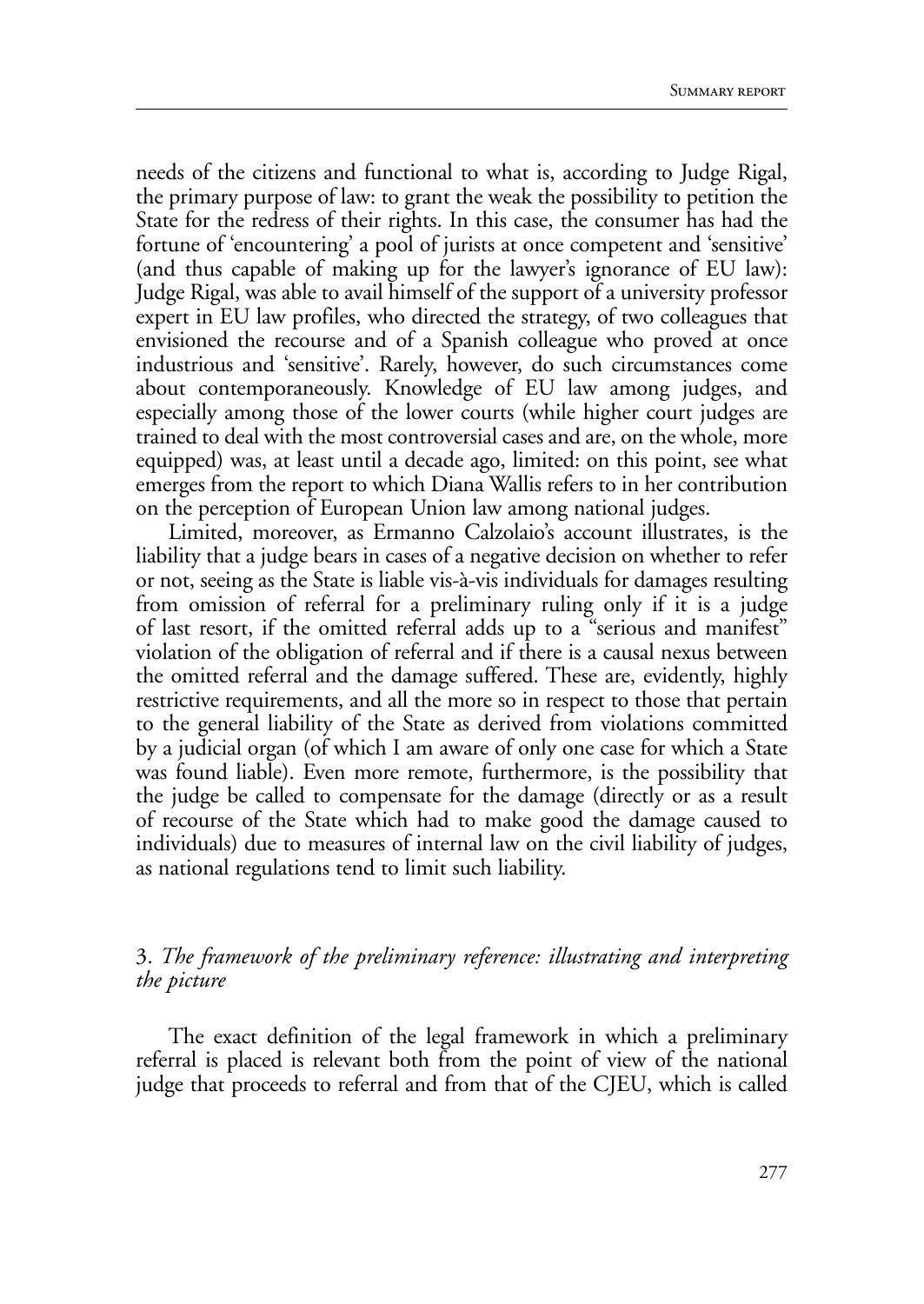upon to decide on the basis of the illustration of internal law carried out by the national judge.

The choice on whether to refer becomes even more complex when dealing with subject matters in which the legal framework is indeterminate, as clarity is even lacking within both the European legislation and in the case law of the Court of Justice. Particularly illustrative on this last hypothesis is the account of Professor Biagioni, centred on the problems linked to the interpretation and application of the Charter of Fundamental Rights of the European Union: on this, the guidance that the CJEU provides on the scope and effectiveness of the Charter on which national judges can rely is limited; the approach is case-based. To establish if the CFREU is applicable, the CJEU analyses on a case-by-case basis the specific circumstances of the case at hand, rendering it difficult for national judges to find concrete guidelines. Referral, consequently, can be discouraged. In the case of the CFREU – a particular case for the peculiarity of this source of EU law – 'too many referrals': as a consequence, as Professor Biagioni explains, the CJEU tends to close such cases declaring them as inadmissible for lack of sufficient connection to EU law. The CJEU can in this way select its cases, refusing to hear those that are more sensitive from a political point of view or that present limited interest from the perspective of the EU. In such a way, the CJEU can also evade conflict with national constitutional courts, avoiding thus accusations of judicial activism and mitigating anxieties pertaining to the notion of it replacing national legal systems in the determination of the standard of protection of fundamental rights. Still – Giacomo Biagioni also observes – in the long term such a case-by-case approach may lead to a decrease in referrals, especially from lower court judges, who have no such obligation (considering the uncertainty as regards the applicability of the Charter), and a certain incoherence of interpretation and application.

At times a decision of the Court of Justice is perceived to be missing the proper domestic legal framework. Such was concretely verified in the *Taricco* affair, in which the CJEU did not comprehend the values presided over by the Italian criminal law system, only to then "take a step back", as highlighted in Judge Riccardi's account (and the initial position of the CJEU was verisimilarly spoilt  $-$  he suggests  $-$  by prejudice as regards the Italian statute of limitations). This also true with regards to the case law on review procedures: Judge Lipari notes that, apart from some reservations that can be expressed on the legitimacy of para-normative power exercised by the Court of Justice, the case-by-case approach «brings with it a defect derived from limited preliminary investigation and the lack of evaluation of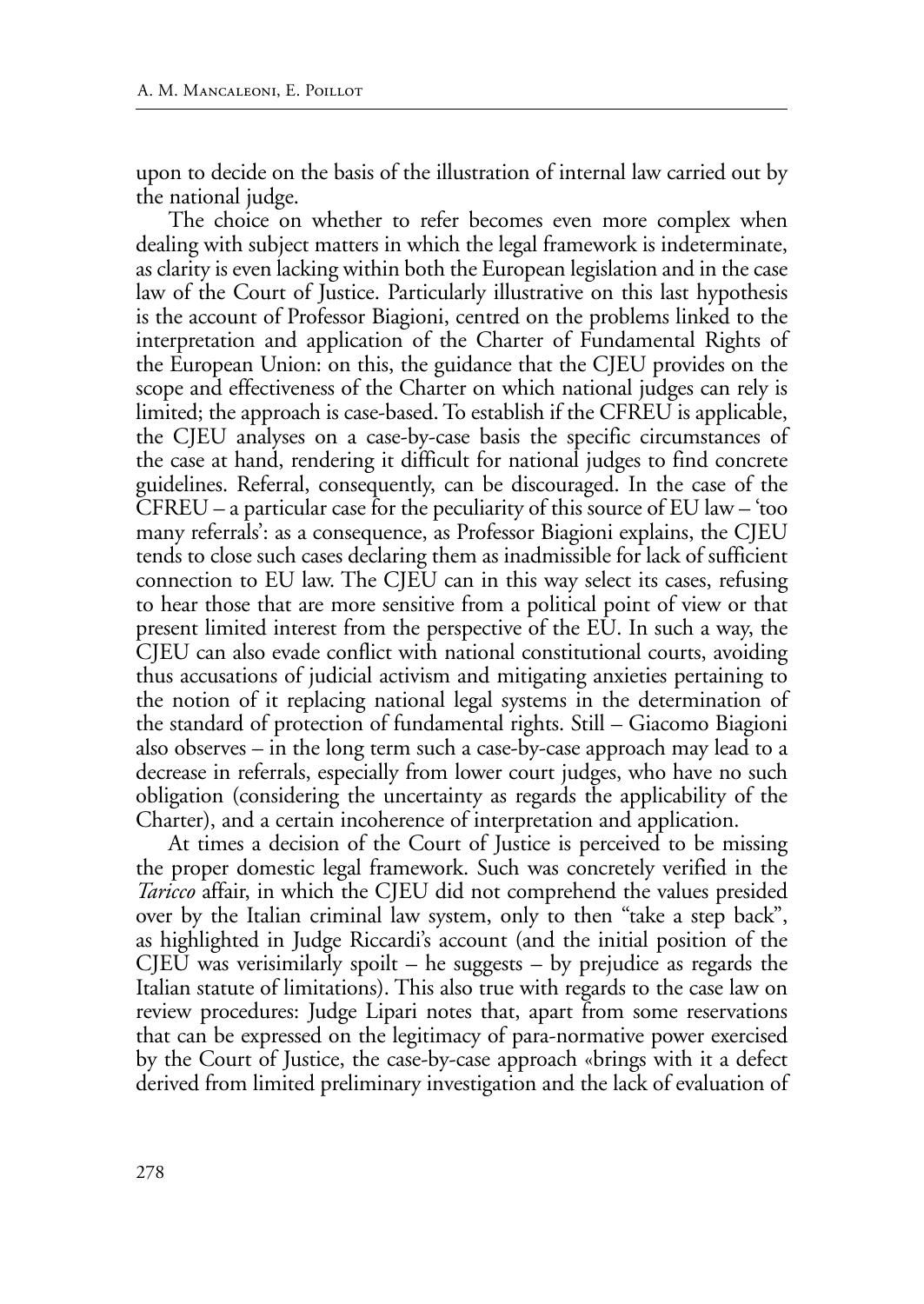the problem as a whole, beyond the concrete case it underlies».

## 4. *The art of implementing the decisions of the Court of justice*

Almost all of the contributions highlight the difficulty of understanding the scope of the judgments of the Court of Justice and especially those of Carla Sieburgh, Marco Lipari and Arthur Hartkamp: here the case-by-case approach is particularly pronounced, and more than ever poorly inclined to understanding if the principle enunciated by the CJEU is separable from the specific circumstances of the concrete case or if it can be extended to a more ample generality of cases. This is the issue widely explored in the context of common law systems, which now sees itself proposed again in a more 'grave' manner in the multilevel system of the European Union, which does not present the same cultural homogeneity and commonality of language of the common law systems.

The *Achmea* ruling – of crucial content under the economic and market profile, which is that of foreign investments, which requires a strengthened level of certainty – has not clarified if the incompatibility of the EU legal system of the European Union subsists only by the Bilateral Investment Treaty being considered (or in those which contemplate arbitration clauses with analogous formulation) and if analogous solution counts with reference to all BIT's and also to the Charter of energy. The motivation, all else aside, appeared less than convincing. One can hypothesise that there was not unanimity of opinion within the CJEU, since prior another Advocate General, even if in relation to a only partially similar case, had expressed, much like the Advocate General for *Achmea*, a sense of compatibility of the BIT with European Union Law. Doubts, emphatically raised in the commentary on the ruling, were in part overcome by successive interventions on the part of the Member States and of the institutions of the European Union, which from the ruling of *Achmea* received the unavoidable spur to change the framework.

Also in *Abercrombie* we can see a divergence of opinion between the Advocate General and the CJEU: the former attributed to a national judge the task of establishing if the legitimate ends pursued by the national discipline were necessary and appropriate, while the latter directly carried out the evaluation itself; this, as – Judge and Professor Carla Sieburgh notes – omits, however, to justify the conclusion reached, limiting itself to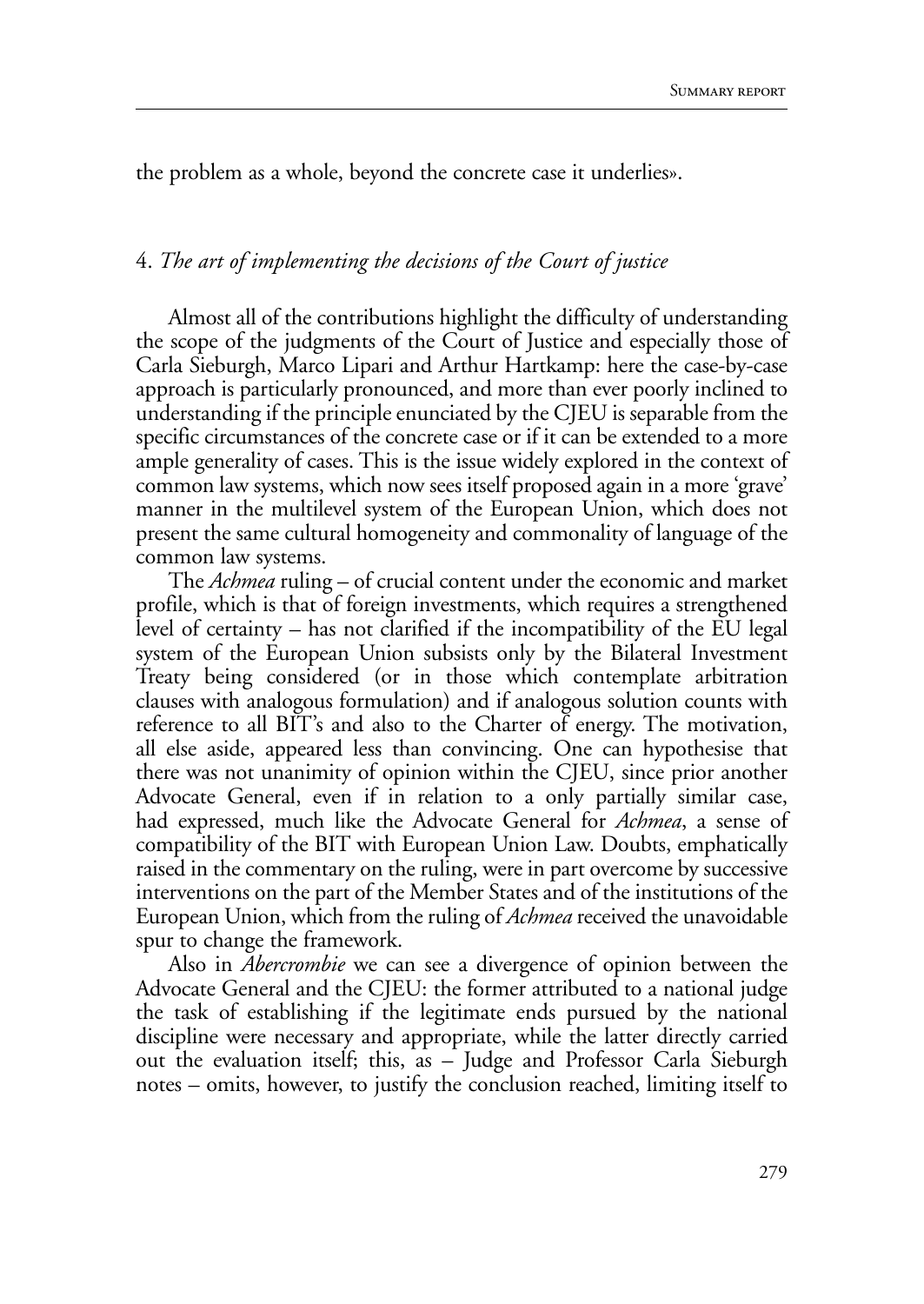refer to the discretion that the Member States enjoy and without clarifying the doubts raised by the judge who ordered the referral. The ruling leaves room for doubt on how to treat cases that may be slightly different (for example when the employee is not in his or her first work experience); according to Sieburgh, it constitutes an example of unidirectional topdown communication; and an analogous approach was followed by the Court of Justice in a subsequent case, concerning a similar matter. In the following internal review the *Corte di cassazione*, in upholding the appeal of the employer, was able to limit itself to recalling the ruling of the CJEU to affirm that the principal objective of the contested law was that of granting young people a *first* chance to access the labour market, to guarantee a first experience that could then put them in a position of competitive advantage in said job market, excluding that a similar protection be provided for workers beyond their first work experience.

Equally indicative of the difficulty of establishing if the ruling of the CJEU is also valid as a precedent for similar, albeit not identical, cases is also the contribution of Judge Lipari, as related to public procurement review procedures which are particularly complex for the variety of situations that can concretely emerge (with consequent difficulties in finding a general solution that satisfies all the needs that may arise in the event of a "ricorso incidentale escludente" regardless of how the specific case is configured). Both the reports of Judges Riccardi and Lipari highlight the difficulties of transposing into internal law the specific solutions found by the CJEU due to the repercussions that arise in the domestic system of the sources of law. The problem, as outlined above, arises in particular in criminal law, but, with reference to the practice of public procurement review procedures, Judge Lipari also dwells on the relationship between written law and case law, as this involves legal certainty. In the area of public procurement, EU legislation is centred on elastic concepts and principles, while the CJEU case law, which is the prevalent source, is specific and detailed. According to the Judge, this is because at the time of adoption of the review procedures directive there was reluctance to intervene on the procedural aspects; today, however, it is very much time for the introduction of more specific written provisions, also of procedural nature. This would be preferable to relying on the principle of autonomy of the Member States, which, in its uncertainty, does not lend itself to efficient application, particularly in matters that, like this one, demand certainty.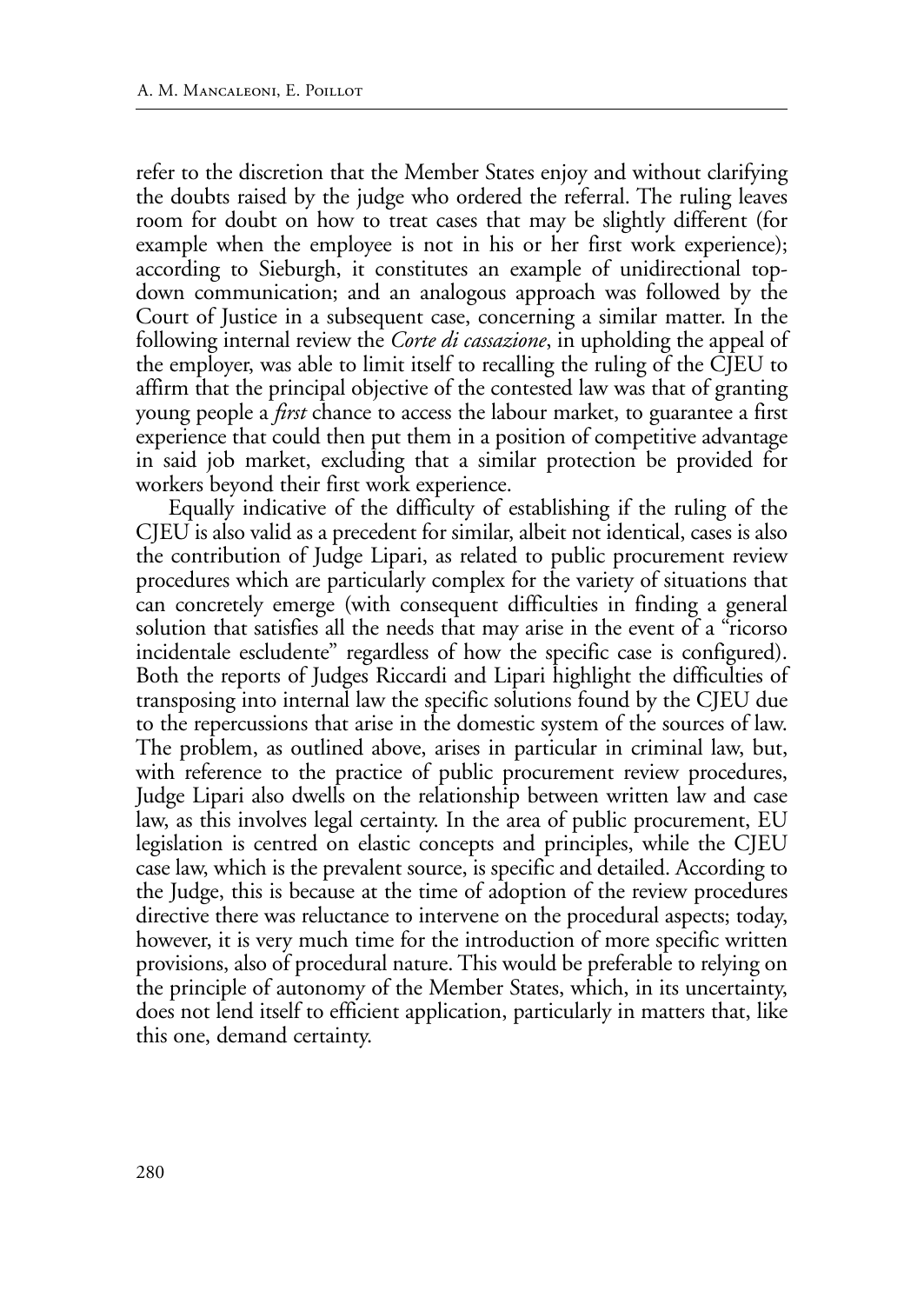### 5. *The post-Brexit common law-civil law dialogue*

Diana Wallis' account takes on the topic of dialogue between the British and European courts in the scenario created by Brexit, characterised first of all, by uncertainty. Citing the outcome of the 2008 Report *on the Role of the National Judge in the European Judicial System*, based on the more than 2,300 responses to a questionnaire given by national judges, Diana Wallis, at that time Vice President of the EU Parliament, let it be known that – at least up to a decade ago – the law of the European Union was not known, or at least applied, when required at the national level, also due to lack of expertise. Judges were somewhat aware of Union law as something of gravity to be approached with a sense of responsibility, but, at the same time, of extreme complexity and with which they would unlikely be faced; and this was the case especially for English judges, that treat foreign law as a question that must be raised in judgment by the parties and which, if these do not raise it, the judge applies English law. Diana Wallis notes that the English approach, however, was always 'internationalist' since Lord Mansfield and also due to the influence, albeit not immediately obvious, of various migratory flows.

One can here recall, incidentally, that with the entry of the United Kingdom into the European Union the idea of "gradual convergence" of common law and civil law had gained ground (a classic topic of comparison): the membership of the United Kingdom to the European Union, as involving the sharing of Community legislation and case law (the "incoming tide" of EU law, in the words of Lord Denning<sup>1</sup>), would have led

<sup>&</sup>lt;sup>1</sup> *HP Bulmer Ltd & Anor v. J. Bollinger SA & Ors* [1974] EWCA Civ 14: «It flows into the estuaries and up the rivers. It cannot be held back, Parliament has decreed that the Treaty is henceforward to be part of our law. It is equal in force to any statute»; «What a task is thus set before us! The Treaty is quite unlike any of the enactments to which we have become accustomed. The draftsmen of our statutes have striven to express themselves with the utmost exactness. They have tried to foresee all possible circumstances that may arise and to provide for them. They have sacrificed style and simplicity. They have foregone be brevity. They have come long and involved. In consequence, the Judges have followed suit. They interpret a statute as applying only to the circumstances covered by the very words. They give them a literal interpretation. If the words of the statute do not cover a new situation - which was not foreseen - the Judges hold that they have no power to fill the gap. To do so would be a "naked usurpation of the legislative power" (…). The gap must remain open until Parliament finds time to fill it. How different is this Treaty. It lays down general principles. It expresses its aims and purposes. All in sentences of moderate length and commendable style. But it lacks precision. It uses words and phrases without defining what they mean. An English lawyer would look for an interpretation clause, but he would look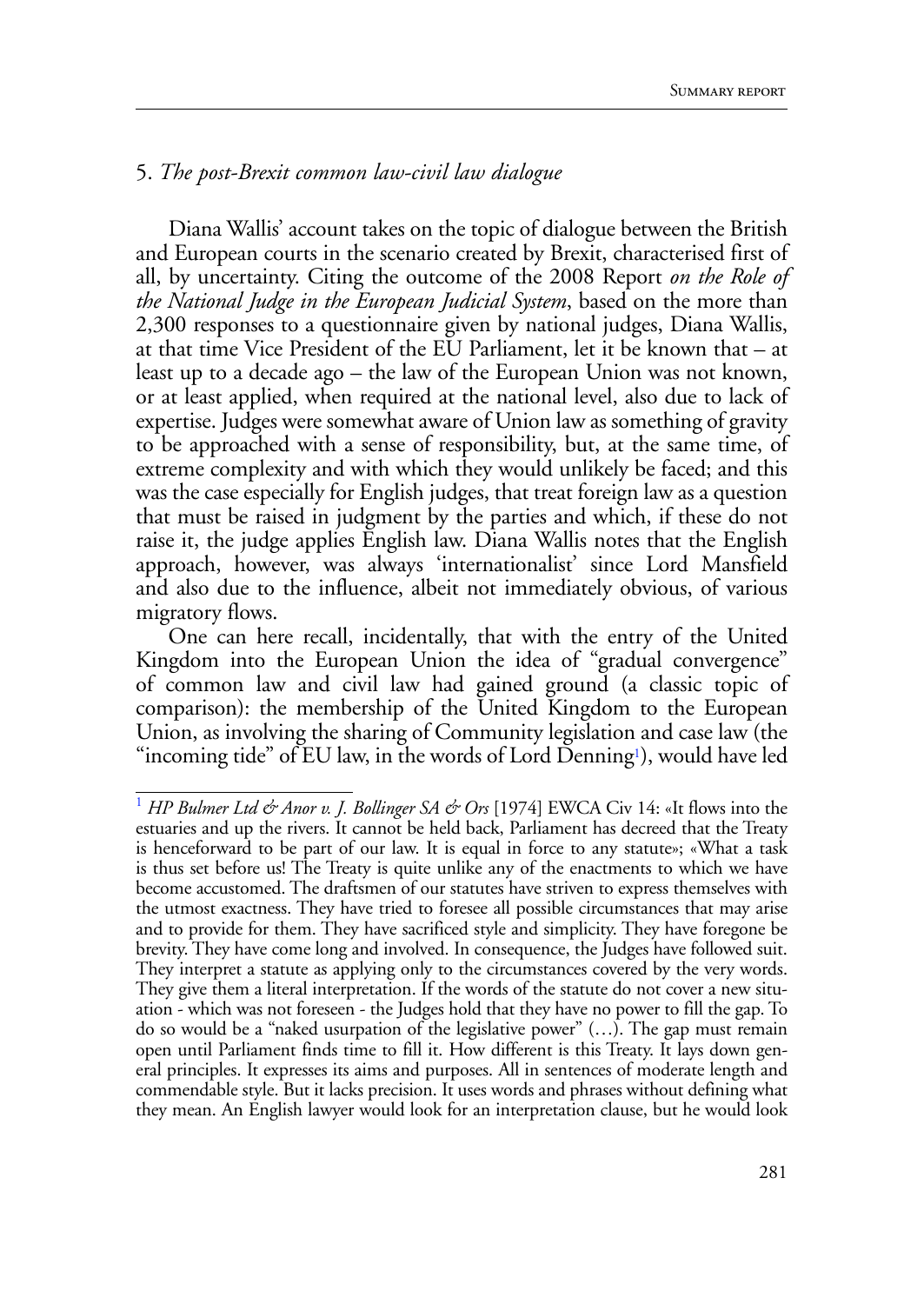to a deeper approximation. According to the antagonising thesis, instead, EU law would have acted as a «legal irritant», putting into gear a transformative process of the internal law with the outcome not being necessarily convergence2. Still, according to a wide breadth of study dedicated to the analysis of the 'dialogue' between the courts<sup>3</sup>, the English judges would tend to in any case, for various reasons<sup>4</sup>, 'converse' with the other courts of common law instead of the national courts of civil law tradition; European influence would only be felt in those areas object of European Union law, while areas in which reference to foreign law is purely optional the privileged interlocutors would be colleagues of Commonwealth jurisdictions<sup>5</sup>.

With Brexit, the British courts, once the relationship of 'subordination' to EU law ceases, can legitimately disregard the judgments of the Court of Justice, if they believe that they do not provide the preferable interpretation of what will have become purely internal law. However, according to Diana Wallis, the efforts to improve training and European collaboration surely brought about certain effects and with successive generations, and certainly with those of the Erasmus era, European influence has penetrated, albeit in an immeasurable fashion; thus the fact is that formally receding from the European Community Act is not enough to undo decades of custom.

### 6. *Dialogue or monologues*

The contributions manifest both optimism and pessimism, as well as moderation, about the effectiveness of communication between the courts and, therefore, about the prospects of European integration specifically through case law. Such a profile can be framed within the context of widespread euroscepticism (even aside from Brexit), which Judge Riccardi and Professor Sica in particular refer to in their account.

in vain. There is none. All the way through the Treaty there are gaps and lacunae. These have to be filled in by the Judges, or by Regulations or Directives. It is the European way».<br><sup>2</sup> G. Teubner, *Legal irritants: Good Faith in British Law or How Unifying Law Ends up in New Divergencies*, in *Modern LR*, (61) 1998, p. 11 ff. <sup>3</sup>

M. Bobek, *Comparative reasoning in European Supreme Courts*, Oxford, 2013.

 $4$  Just think, first of all, of the commonality of language and consequently of the accessibility to legal materials; then of the greater prestige attached to the other common law courts and of the greater inclination to undergo their influence, also due to the common cultural heritage: v. P. GILIKER, *The influence of EU law and European human rights on English private law*, in *Int. & Comp. Law Quarterly*, 2015, p. 249 ff. <sup>5</sup> Bobek, p. 75 ff.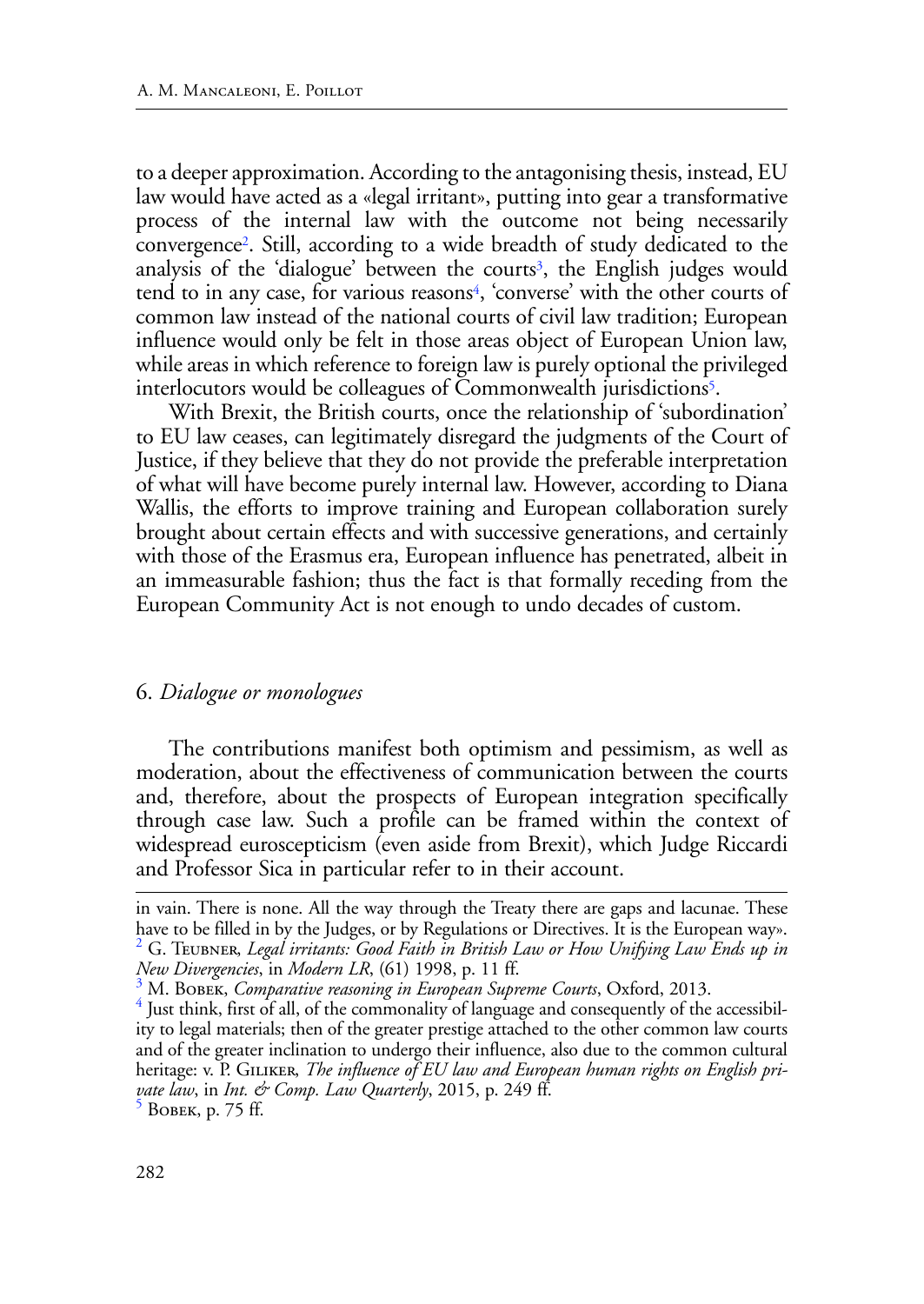The most marked critical tones are those of Judge Riccardi, who speaks of "monologues", rather than "dialogues" in reference to the relationship between the courts (and further, the very same category of "dialogue", as that of "multilevel protection of rights", would be pure myth). The balance of rights, notes the judge, cannot lie beyond a political dimension, which is not at the moment found in the European context; in the last analysis the Court of Justice disregards links to the domestic system of the sources of law and the division of powers itself, on which western constitutionalism is based.

Greater optimism emerges from the accounts of Judge Rigal and from Professor Dotevall, which recount events in which 'fair' outcomes on the merits resulted from the ruling of the Court of Justice and the internal legal systems were induced to change their orientation. In both cases, the 'dialogue' between the trial judges and the Court of Justice was effective, as the trial judges found in the Court of Justice an interlocutor capable of overcoming resistance to desirable change opposed to trial judges by their respective higher courts.

Also Professor Amato's account is positive: even if comparison does not always result in coherent application, one can note a gradual convergence, most of all well prone to improvement; in this context, the fact that the CJEU embraces a case-law approach, leaving ample discretional powers to national judges, is positive, as it in this way avoids jeopardising the process of harmonisation through argumentation founded on the application of the general clauses.

Professor Autorino, although highlighting the uncertainty of framework, looking worldwide and both to the past and to the future, sees favourably the protection of fundamental rights given by the dialogue among the national and supranational courts (also beyond their respective fields of competence).

On the crucial matter of public procurement review procedures, the contribution of Judge Lipari, although underlining the lack of determination of the rules and of the overall framework, notes a basic convergence of the internal and European Union systems, on consolidated values, and invites us have faith in the work of the Court of Justice. According to the Judge, in the area under consideration the dialogue is «fruitful» and «especially lively and complex»; even highlighting the uncertainty of the framework, he retains that this outcome is not inevitable: he notes how the CJEU does not always bring uncertainly, but, on the contrary, certainty (as Rigal's account demonstrates); in any case, in the matter of in the field of public procurement review procedures juridical insecurity and «risks of overly unbalanced law on the 'creative' intervention of jurisprudence» are not without remedy, but can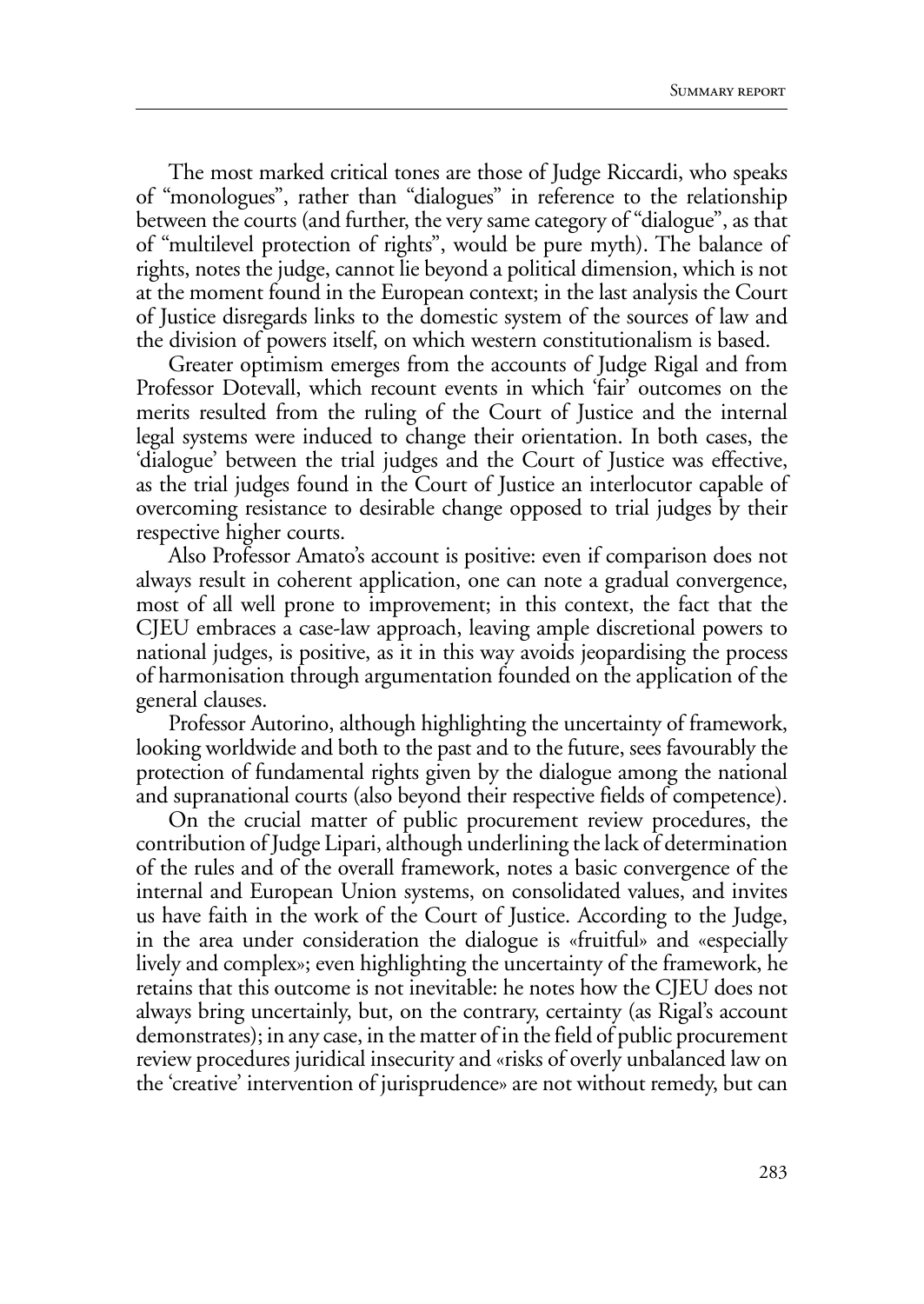be corrected via legislative intervention that updates the discipline.

Lipari's contribution addresses, among other things, the problem of the communication deficit also in terms of concrete procedural methods. EU institutions should involve themselves more in procedural aspects (and to this end institute, for example, some permanent centres of dialogue with the national legal systems). Additionally, it would be auspicious to mitigate the rigidity of the procedure before the CJEU, especially if the subject of the referral is a matter of utmost importance on which the national supreme courts have already ruled; if the question is of utmost importance, an exception should also be made with respect to the rules on the conciseness of the order for reference and on the untranslatability of the acts of the main proceedings.

In (pro) positive terms is also the report by Carla Sieburgh, who, while acknowledging the difficulties of communication between the courts, invites us to not interrupt the chain of dialogue and to not hesitate to go to the Court of Justice again if doubts remain; and the report by Professor Autorino, which shows how achievements in the protection of fundamental rights have been derived from legal transplants through the case law.

Negative but at the same time open is the position of Professor Sica, who, while considering a common value system to be lacking, regards dialogue inescapable (since, above all, the solutions must necessarily converge since it is a matter of network discipline): there is « too much Europe» and «too little Europe», «Uncertainty continues to reign supreme, but the exchange between European and national case law is indispensable, even as the only path in which the thread of the legal norms enacted can be found of shared value choices, is today lost in the (not accidental) chaos that the economic governance of processes has generated».

#### 7. *Conclusive observations*

The fundamental role of the dialogue established between the CJUE and national courts cannot be ignored. In the labyrinth of questions and cases that are referred to the Luxembourg Court, there is a red thread. Sometimes the creative process of the law can feel like walking a maze and getting lost along the way. But the CJUE knows how to unroll that thread and guide national judges out of the labyrinth. And this thread is precisely the dialogue that the Court succeeded to establish with national judges. This dialogue is the essence of what could be defined today as the European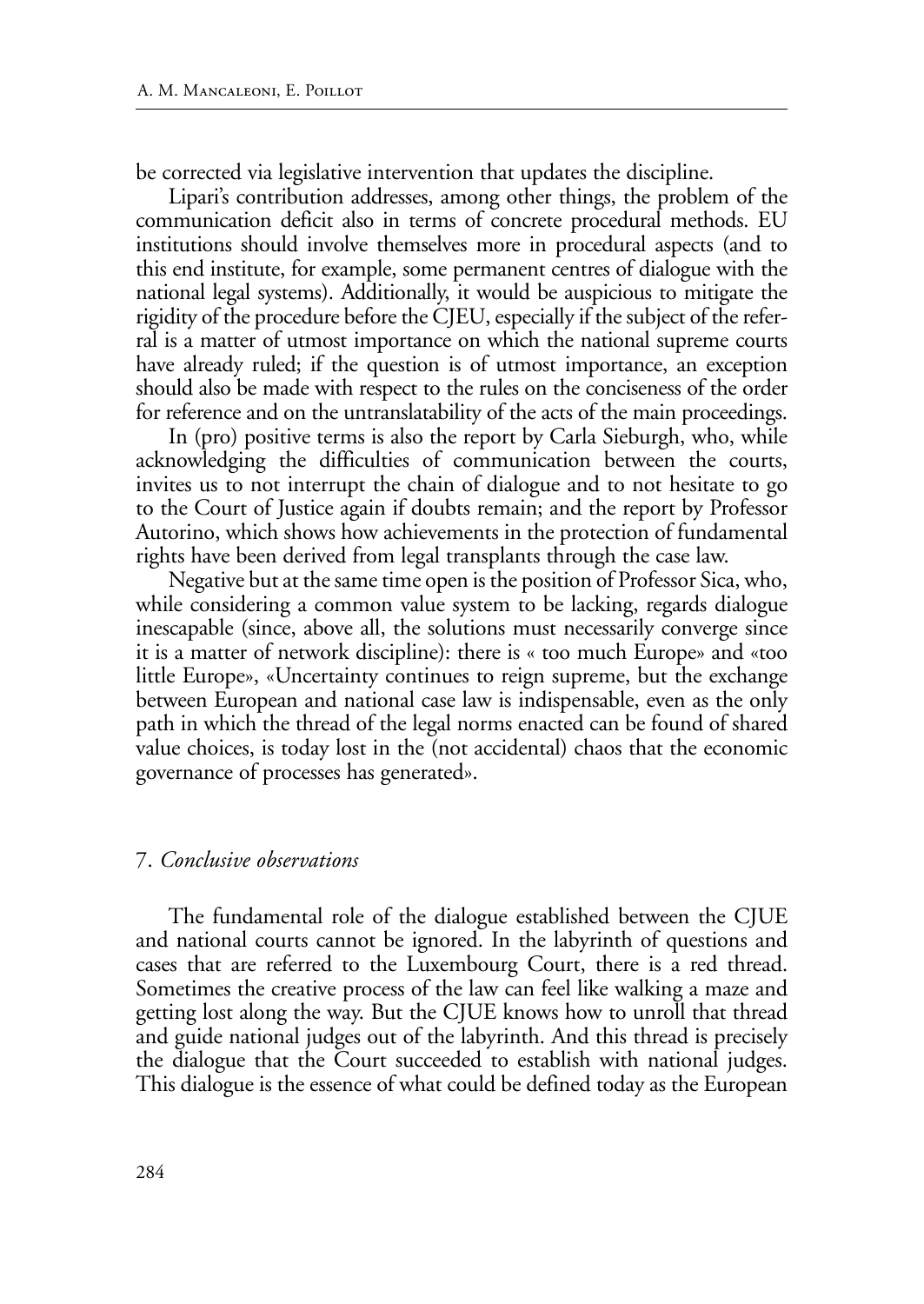Union legal tradition. To find the way out of the labyrinth is not easy and it takes some time, as it took some time for the Court to reconsider its first judgement in the *Taricco* case. In its second judgement, criticisms addressed to the unfortunate consequences of the first approach of the Luxembourg judges were undoubtedly taken into consideration.

Somehow, the dialogue between national judges and the CJUE resembles the Platonist interpretation of dialectic as the dialogue assumes a crucial role in the development of both national and EU law and the way they interact. It becomes the process whereby the intellect passes from sensible to intelligible – one cannot here but think of the contribution of Etienne Rigal – rising from idea to idea until it finally grasps the supreme interpretation, that of the CJUE. The dialogue between national and European judges is a process of enquiry that does away with hypotheses up to the First Principle of EU law<sup>6</sup>, that of primacy – whose existence was, by the way, if not established at least proclaimed by the CJUE on the ground of a judgement rendered to answer a preliminary question referred to the Court of Justice. The dialogue between national judges and the CJUE slowly embraces the multiplicity of interpretation in unity of interpretations in the Union. Of course, one needs to be realistic. The judgements of the Court are not always as intelligible as one would wish, as illustrated by the contribution of Professor Hartkamp regarding the *Achmea* case, and national judges may find them difficult to implement in their national jurisdictions. But they continue to refer more and more cases to the Court, confirming their need for dialogue and the trust they put in the Luxembourg jurisdiction7. After all, the legal framework of the preliminary ruling is broad enough to be perceived as extremely flexible when it comes to appreciate whether or not a preliminary question should be referred to the CJUE. National judges could choose not to do it.

There are several reasons to refer a case to the Luxembourg Court. It may be a political move as it was in the case in the *Costa v ENEL* case<sup>8</sup> and in many others. It may be a social vision of the law of a community of judges, as demonstrated by the judiciary saga of the active role of courts with regard

<sup>6</sup> Plato, *Republic*, VII, 533 c-d.

<sup>&</sup>lt;sup>7</sup> The yearly review of the CJUE 2019 reports 641 preliminary rulings proceedings. Available at *https://curia.europa.eu/jcms/upload/docs/application/pdf/2020-05/ra\_pan\_2019\_ interieur\_en\_final.pdf*. <sup>8</sup>

On the political background that led to the *Costa v ENEL* judgement, see A. Arena, *From an Unpaid Electricity Bill to the Primacy of EU Law: Gian Galeazzo Stendardi and the Making of Costa v. ENEL*, in *European Journal of International Law*, 2019, pp. 1017-1037, more specifically p. 1034.